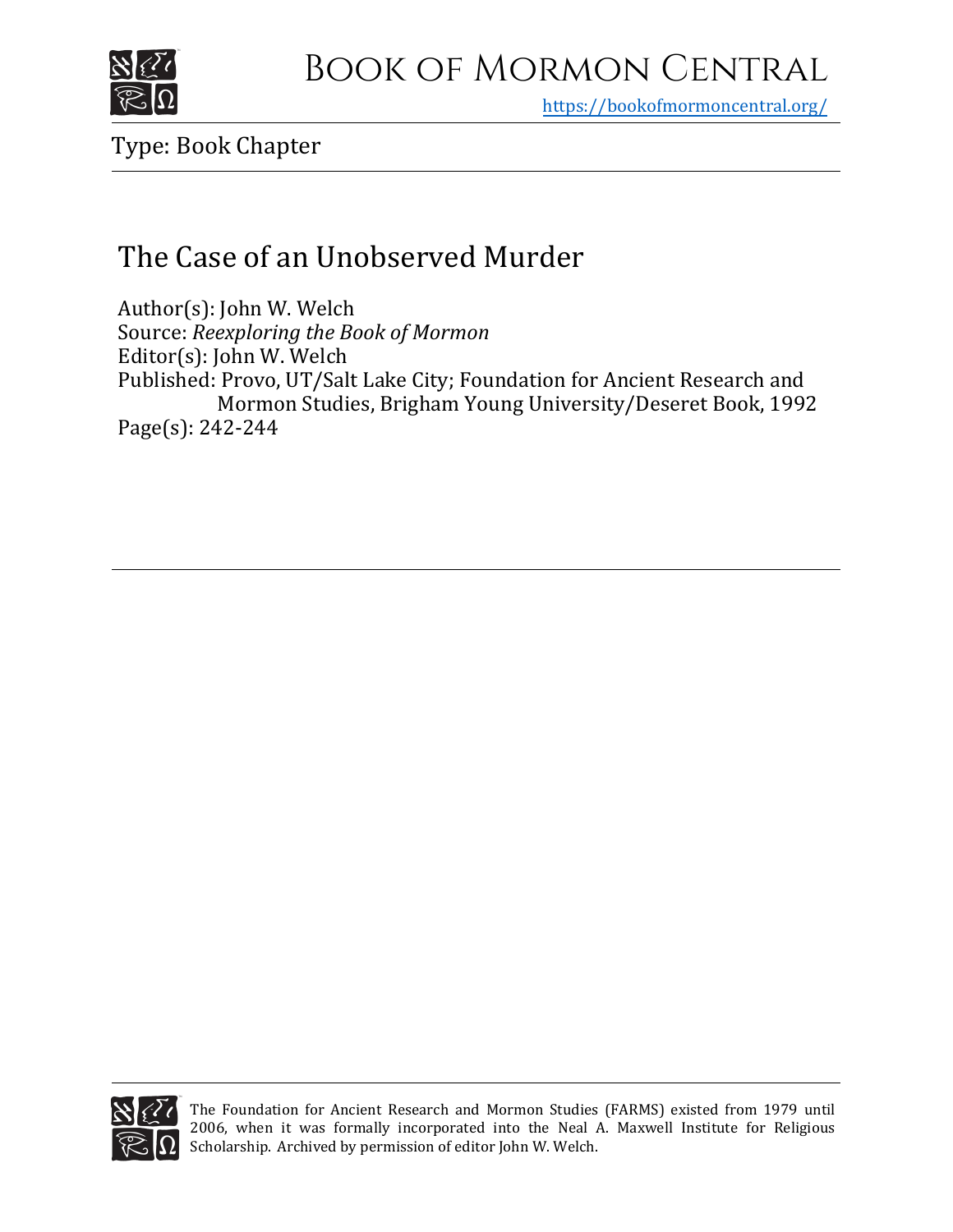**Chapter 70**

## THE CASE OF AN UNOBSERVED MURDER

*Helaman 9:38 "And he was brought to prove that he himself was the very murderer.*

**The trial of Seantum in Helaman 7–8 raises some in-<br>teresting points of Nephite and Israelite law. The<br>familiar, how Nephi spoke from his garden tower (see** teresting points of Nephite and Israelite law. The story is familiar, how Nephi spoke from his garden tower (see Helaman 7:10), was threatened with a lawsuit for reviling against the government, but in the end revealed that the chief judge was "murdered, and he [lay] in his blood; and he [had] been murdered by his brother, who [sought] to sit in the judgmentseat" (Helaman 8:27). Five men ran and found things to be as Nephi had said.

A public proclamation was then sent out by heralds announcing the murder and calling a day of fasting, mourning, and burial (see Helaman 9:10). The day after the death of a political leader was traditionally a day of fasting, mourning, and burial (see 1 Samuel 31:13; 2 Samuel 1:12).

Following the burial, five suspects (the men who had been sent to investigate) were brought to the judges. They could not be convicted, however, on circumstantial evidence, for such was ruled out under Israelite law, which required every fact to be substantiated by the testimony of two eyewitnesses (see Deuteronomy 19:15). This presented a serious problem in this particular case, however, for no one had witnessed the killing of the chief judge. Seantum had killed his brother "by a garb of secrecy" (Helaman 9:6).

Cases of unwitnessed murders presented special problems under the law of Moses. While the two-witness rule would seem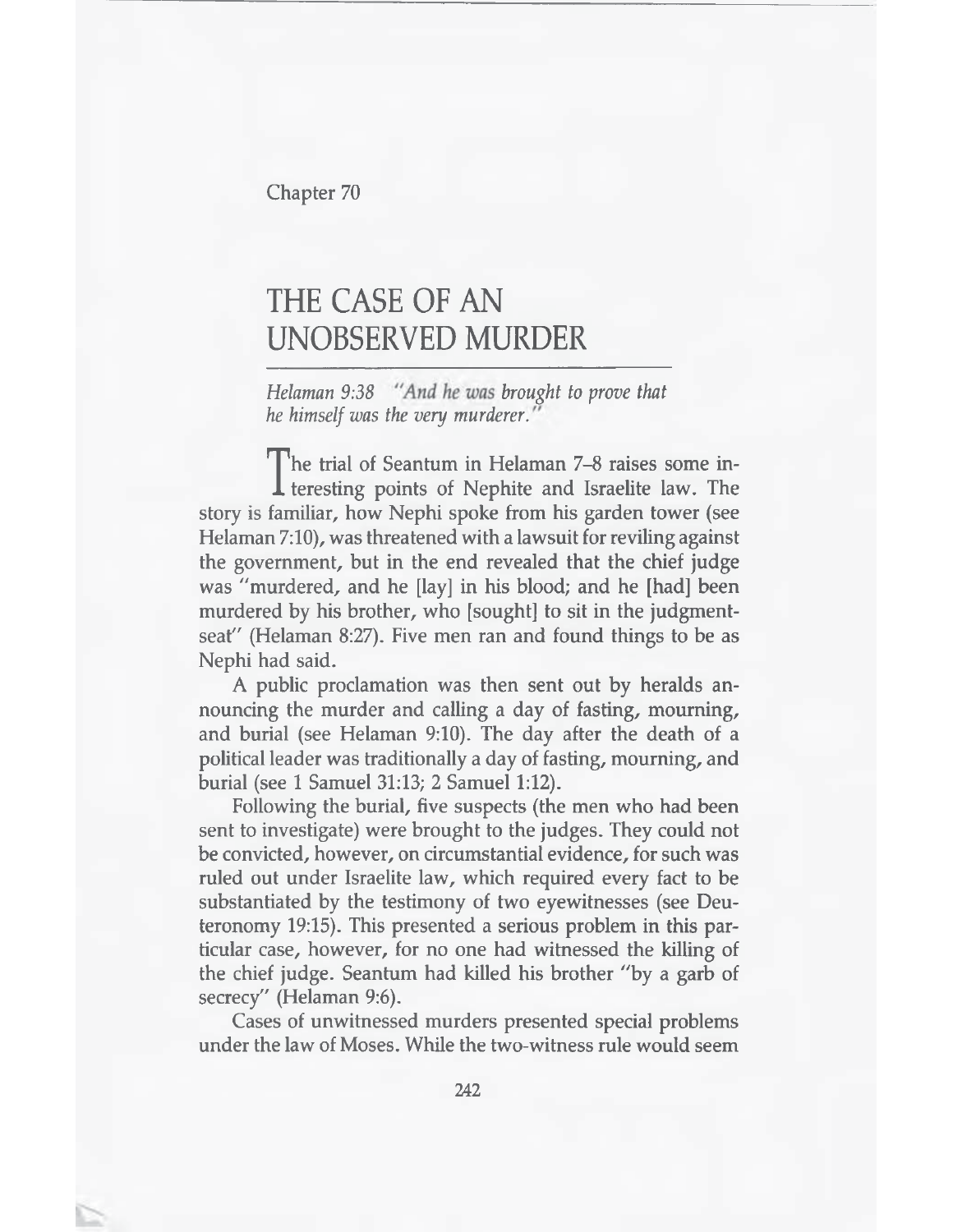to stand insurmountably in the way of ever obtaining a conviction in such cases, such slayings could not simply be ignored. If a person was found slain in the land and the murderer could not be found, solemn rituals, oaths of innocence, and special purification of all the men in the village had to be performed (see Deuteronomy 21:1-9). Things turned out differently in Seantum's case, however, for he was soon exposed in a way that opened the door to an exceptional rule of evidence that justified his conviction.

Nephi first revealed to the people that Seantum was the murderer, that they would find blood on the skirts of his cloak, and that he would say certain things to them when they told him, "We know that thou are guilty" (Helaman 9:34). Indeed, Seantum was soon detected and immediately confessed his guilt (see Helaman 9:37-38).

Seantum's self-incriminating admission would normally not be admissible in a Jewish court of law. Under the Talmud, no man could be put to death on his own testimony: "No man may call himself a wrongdoer," especially in a capital case.1 But from earlier times came four episodes that gave rise to an exception to this rule against self-incriminating confessions under certain circumstances. Those precedents, each of which involved convictions or punishments based on confessions, were the executions of (1) Aachan (see Joshua 7), of (2) the man who admitted that he had killed Saul (see 2 Samuel 1:10-16), and of (3) the two assassins of Ishbosheth, the son of Saul (see 2 Samuel 4:8- 12), as well as (4) the voluntary confession of Micah, the son who stole from his mother (see Judges 17:1–4).

The ancients reconciled these four cases with their rigid twowitness rule by explaining that they involved confessions *before* trial or were proceedings before kings or rulers instead of judges.2 An exception was especially granted when the confession was "corroborated by an ordeal as well as by the production of the *corpus delicti/'3* as in the case of Aachan, who was detected by the casting of lots and whose confession was corroborated by the finding of the illegal goods under his tent floor.